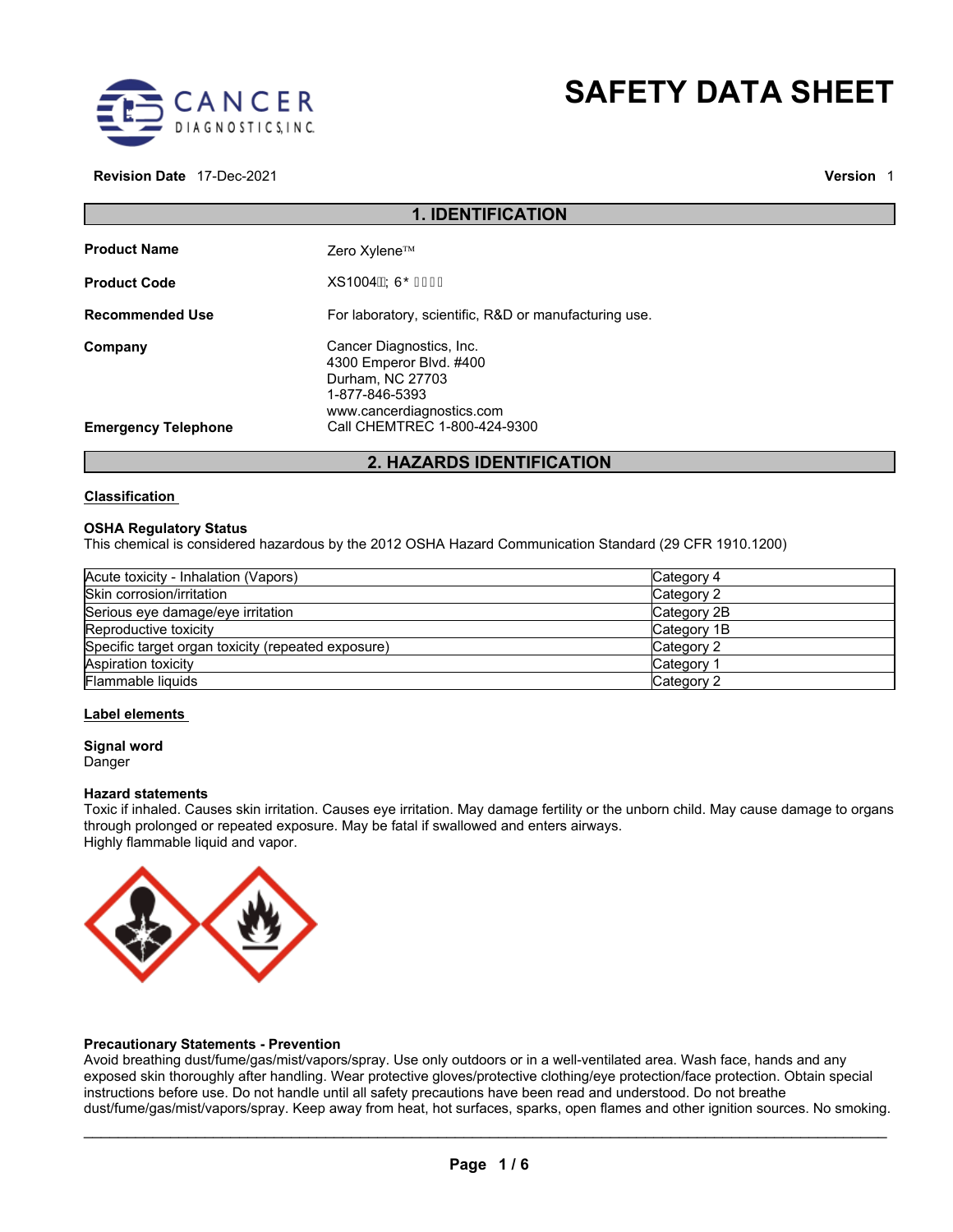Keep container tightly closed. Ground/bond container and receiving equipment. Use explosion-proof electrical/ventilating/lighting/equipment. Use only non-sparking tools. Take precautionary measures against static discharge.

#### **Precautionary Statements - Response**

IF exposed or concerned: Get medical advice/attention. IF SWALLOWED: Immediately call a POISON CENTER or doctor/physician. Do NOT induce vomiting.

#### **Precautionary Statements - Storage**

Store locked up.

# **Precautionary Statements - Disposal**

Dispose of contents/container to an approved waste disposal plant.

# **3. COMPOSITION/INFORMATION ON INGREDIENTS**

| <b>Chamu</b><br>- ---<br>rame<br>$\blacksquare$ | $\sim$<br>Νo | . .<br>w<br>70 |
|-------------------------------------------------|--------------|----------------|
| oleumi<br>hvdro<br>neav∖<br>٨Ŀ<br>аю<br>ாப      | $\cdot$      | ູ              |

# **4. FIRST AID MEASURES**

#### **Description of first aid measures**

| Eye contact         | Immediately flush with plenty of water for at least 15 minutes, separating eyelids<br>occasionally. Remove contact lenses if present. Get immediate medical attention.                                                                      |
|---------------------|---------------------------------------------------------------------------------------------------------------------------------------------------------------------------------------------------------------------------------------------|
| <b>Skin contact</b> | Wash skin with soap and water.                                                                                                                                                                                                              |
| <b>Inhalation</b>   | Remove to fresh air. Get medical attention for any breathing difficulty.                                                                                                                                                                    |
| <b>Ingestion</b>    | Do NOT induce vomiting unless instructed to do so by medical personnel. If conscious,<br>rinse mouth and give several glasses of water to drink. Never give anything by mouth to an<br>unconscious person. Get immediate medical attention. |

#### **Most important symptoms and effects, both acute and delayed**

**Symptoms** No Data Available.

# **5. FIRE-FIGHTING MEASURES**

# **Suitable extinguishing media**

Use extinguishing measures that are appropriate to local circumstances and the surrounding environment

# **Specific hazards arising from the chemical**

No Data Available.

#### **Protective equipment and precautions for firefighters**

Firefighters should wear self-contained breathing apparatus with full facepiece operated in pressure-demand or other positive pressure mode.

|--|

**NFPA Health hazards** 1 **Flammability** 3 **Instability** 0 **Physical and Chemical Properties** -

# **6. ACCIDENTAL RELEASE MEASURES**

#### **Personal precautions, protective equipment and emergency procedures**

**Personal precautions Ensure adequate ventilation, especially in confined areas.**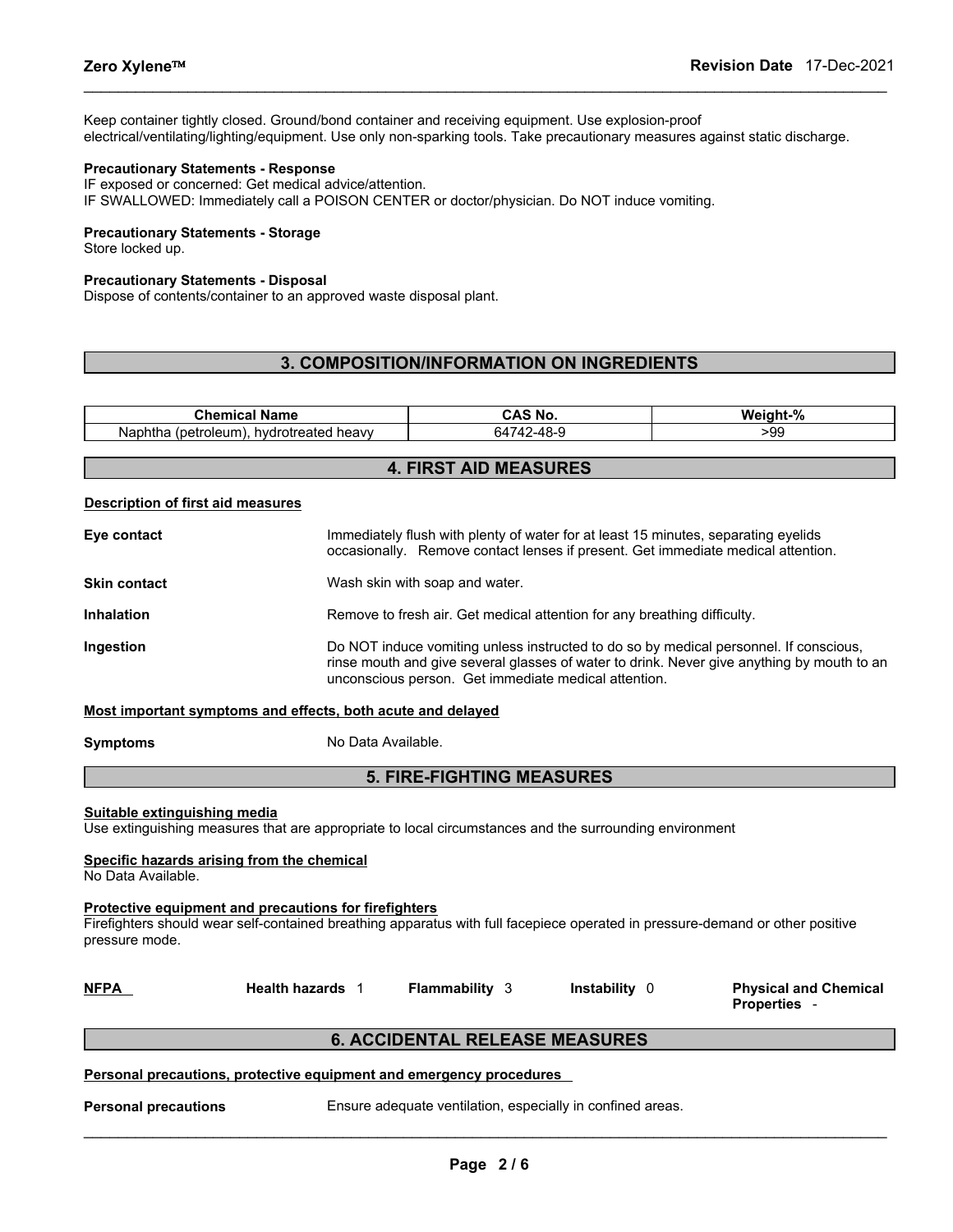| <b>Storage Conditions</b>                            | Keep containers tightly closed in a dry, cool and well-ventilated place. |
|------------------------------------------------------|--------------------------------------------------------------------------|
|                                                      | 7. HANDLING AND STORAGE                                                  |
| Methods for cleaning up                              | Pick up and transfer to properly labeled containers.                     |
| <b>Methods for containment</b>                       | Prevent further leakage or spillage if safe to do so.                    |
| Methods and material for containment and cleaning up |                                                                          |
| <b>Environmental precautions</b>                     | Prevent entry into waterways, sewers, basements or confined areas.       |

# **Incompatible materials None known based on information supplied.**

# **8. EXPOSURE CONTROLS/PERSONAL PROTECTION**

| <b>Occupational exposure limits</b><br>Appropriate engineering controls |                                                                                                                                                                                                                                                                                                                                  |
|-------------------------------------------------------------------------|----------------------------------------------------------------------------------------------------------------------------------------------------------------------------------------------------------------------------------------------------------------------------------------------------------------------------------|
| <b>Engineering Controls</b>                                             | Emergency showers, eyewash stations, ventilation systems.                                                                                                                                                                                                                                                                        |
|                                                                         | Individual protection measures, such as personal protective equipment                                                                                                                                                                                                                                                            |
| Eye/face protection                                                     | Wear safety glasses with side shields (or goggles).                                                                                                                                                                                                                                                                              |
| Skin and body protection                                                | Wear protective gloves and protective clothing.                                                                                                                                                                                                                                                                                  |
| <b>Respiratory protection</b>                                           | If exposure limits are exceeded or irritation is experienced, NIOSH/MSHA approved<br>respiratory protection should be worn. Positive-pressure supplied air respirators may be<br>required for high airborne contaminant concentrations. Respiratory protection must be<br>provided in accordance with current local regulations. |
| <b>General Hygiene Considerations</b>                                   | Handle in accordance with good industrial hygiene and safety practice.                                                                                                                                                                                                                                                           |

# **9. PHYSICAL AND CHEMICAL PROPERTIES**

# **Information on basic physical and chemical properties**

| <b>Physical state</b>                                                                                                                                                                                                                             | Liguid                                                                                                                                                       |
|---------------------------------------------------------------------------------------------------------------------------------------------------------------------------------------------------------------------------------------------------|--------------------------------------------------------------------------------------------------------------------------------------------------------------|
| Appearance                                                                                                                                                                                                                                        | Colorless liquid                                                                                                                                             |
| Odor                                                                                                                                                                                                                                              | Hydrocarbon                                                                                                                                                  |
| Odor threshold                                                                                                                                                                                                                                    | No Data Available                                                                                                                                            |
| рH<br>Melting point / freezing point<br>Boiling point / boiling range<br><b>Flash point</b><br><b>Evaporation rate</b><br>Flammability (solid, gas)<br><b>Flammability Limit in Air</b><br>Upper flammability limit:<br>Lower flammability limit: | No Data Available<br>No Data Available<br>No Data Available<br>14C - 18C<br>No Data Available<br>No Data Available<br>No Data Available<br>No Data Available |
| Vapor pressure                                                                                                                                                                                                                                    | No Data Available                                                                                                                                            |
| Vapor density                                                                                                                                                                                                                                     | No Data Available                                                                                                                                            |
| <b>Relative density</b>                                                                                                                                                                                                                           | No Data Available                                                                                                                                            |
| <b>Water solubility</b>                                                                                                                                                                                                                           | No Data Available                                                                                                                                            |
| Solubility in other solvents                                                                                                                                                                                                                      | No Data Available                                                                                                                                            |
| <b>Partition coefficient</b>                                                                                                                                                                                                                      | No Data Available                                                                                                                                            |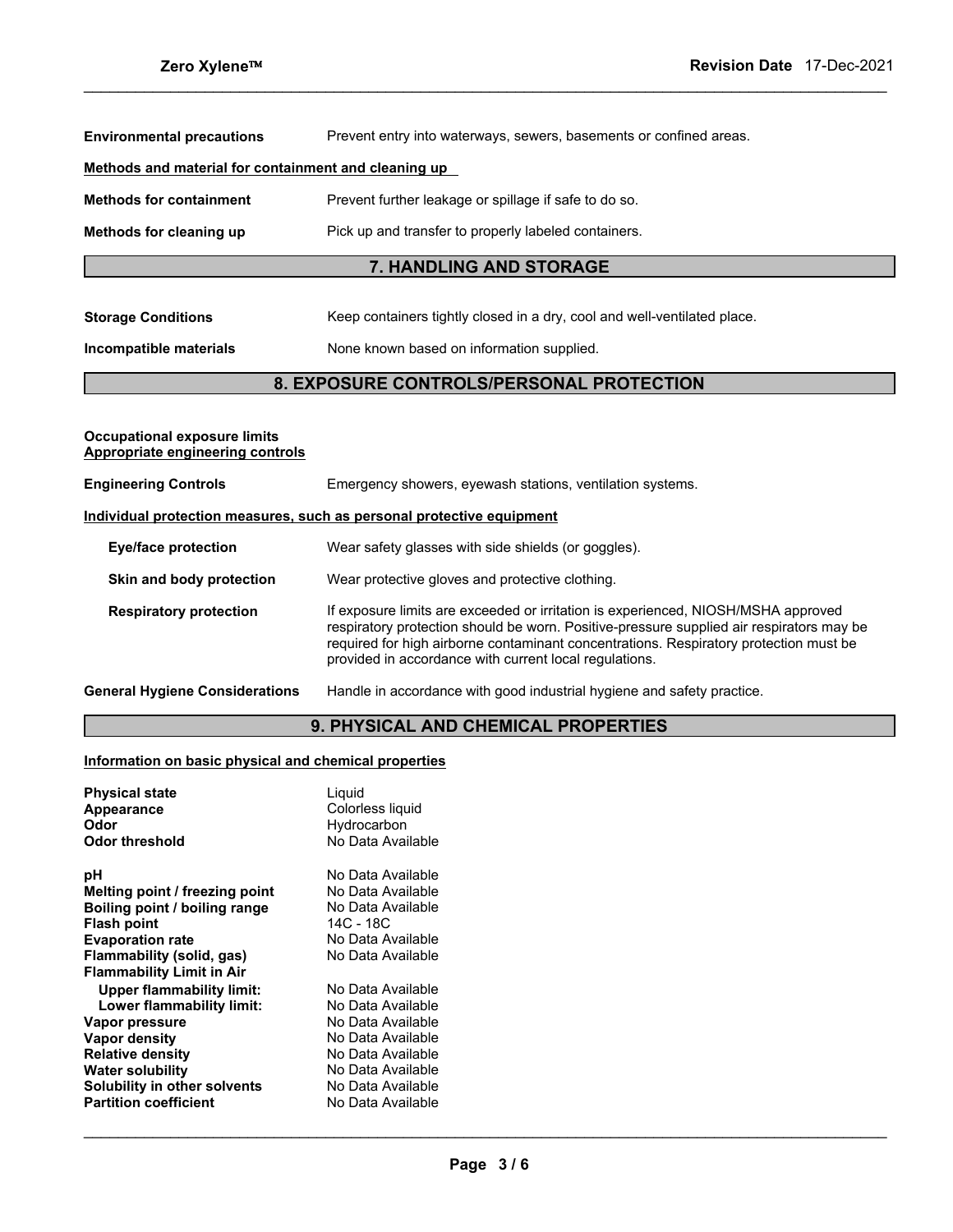# **Autoignition temperature No Data Available**<br> **Decomposition temperature** No Data Available **Decomposition temperature No Data Available**<br>**Kinematic viscosity No Data Available Kinematic viscosity**

# **10. STABILITY AND REACTIVITY**

| <b>Stability</b>                                                 | Stable under recommended storage conditions. |
|------------------------------------------------------------------|----------------------------------------------|
| Possibility of Hazardous Reactions None under normal processing. |                                              |
| <b>Conditions to avoid</b>                                       | Extremes of temperature and direct sunlight. |
| Incompatible materials                                           | None known based on information supplied.    |

**Hazardous Decomposition Products** None known based on information supplied.

# **11. TOXICOLOGICAL INFORMATION**

#### **Information on likely routes of exposure**

| <b>Inhalation</b>   | No data available. |
|---------------------|--------------------|
| Eye contact         | No data available. |
| <b>Skin contact</b> | No data available. |
| Ingestion           | No data available. |

| <b>Chemical Name</b>              | Oral LD50          | <b>Dermal LD50</b>             | <b>Inhalation LC50</b>                |
|-----------------------------------|--------------------|--------------------------------|---------------------------------------|
| Naphtha (petroleum), hydrotreated | > 6000 mg/kg (Rat) | ´ Rabbit )<br>$> 3160$ mg/kg ( | Rat ) 4 h<br>> 8500 ma/m <sup>3</sup> |
| <b>Theavy</b>                     |                    |                                |                                       |
| 64742-48-9                        |                    |                                |                                       |

# **Delayed and immediate effects as well as chronic effects from short and long-term exposure**

**Sensitization No Data Available.**<br> **Germ cell mutagenicity No Data Available. Germ cell mutagenicity<br>Carcinogenicity** 

This chemical does not contain any carcinogens or potential carcinogens as listed by ACGIH, OSHA, IARC or NTP

# **12. ECOLOGICAL INFORMATION**

# **Ecotoxicity**

| <b>Chemical Name</b>                  | Algae/aguatic plants | Fish.                          | Crustacea                         |
|---------------------------------------|----------------------|--------------------------------|-----------------------------------|
| I Naphtha (petroleum), hydrotreated ' |                      | 2200: 96 h Pimephales promelas | 12.6: 96 h Chaetogammarus marinus |
| heavv                                 |                      | ma/L LC50                      | ma/L LC50                         |
| 64742-48-9                            |                      |                                |                                   |

#### **Persistence and degradability** No Data Available.

# **Bioaccumulation**

No Data Available.

# **Other adverse effects** No Data Available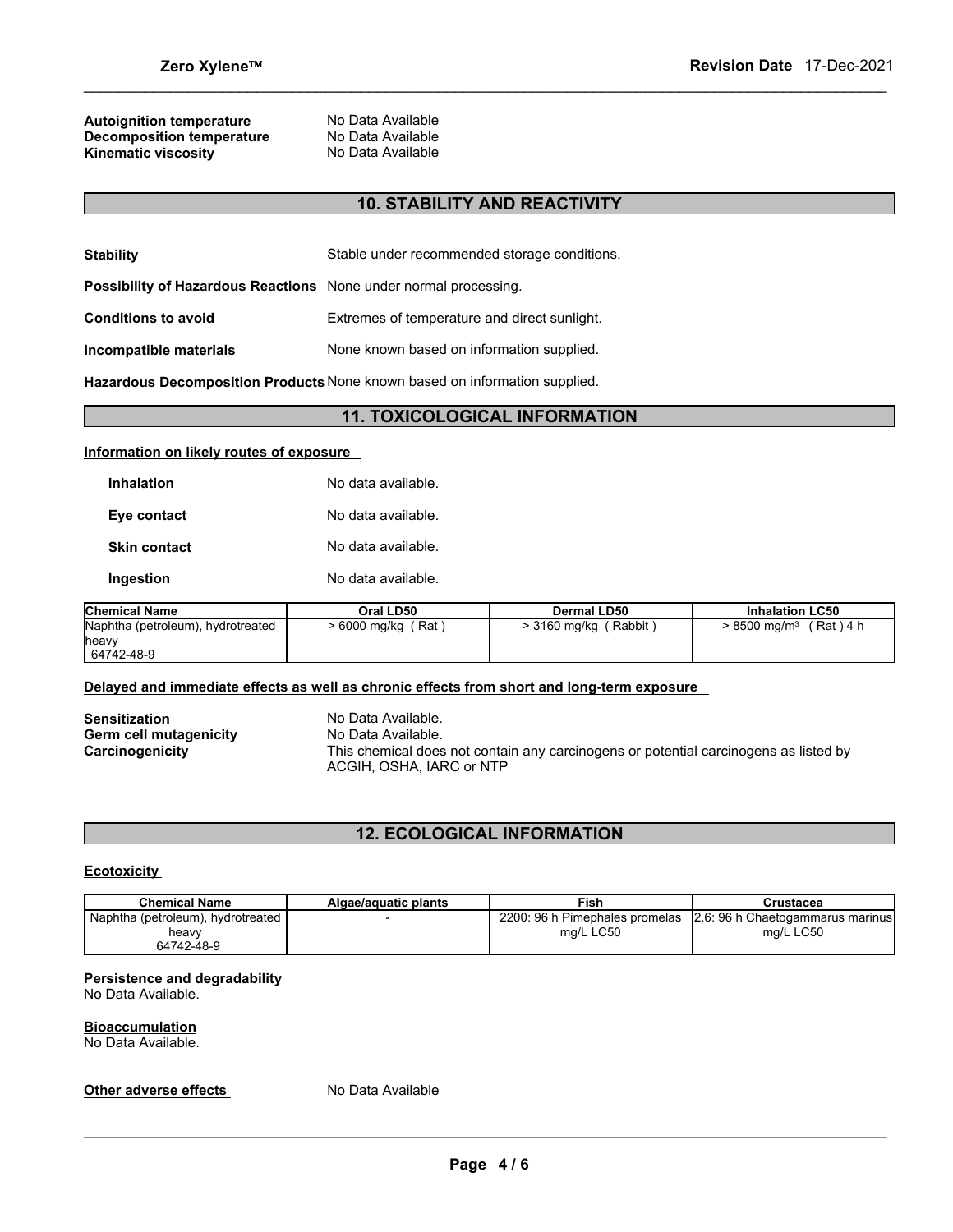# **13. DISPOSAL CONSIDERATIONS**

#### **Waste treatment methods**

| Disposal of wastes     | Disposal should be in accordance with applicable regional, national and local laws and<br>regulations.                           |
|------------------------|----------------------------------------------------------------------------------------------------------------------------------|
| Contaminated packaging | Do not reuse container. Emptied containers may contain residue. Continue to follow label<br>warnings after container is emptied. |

# **14. TRANSPORT INFORMATION**

Transportation information is provided as a general reference only and may not be applicable in all situations. This information applies to non-bulk shipments only. Per 49 CFR §173.22, it is the shipper's responsibility to ensure that all materials are properly packaged, classified and labeled prior to shipment.

| DO1                  | Regulated                     |
|----------------------|-------------------------------|
| UN/ID no.            | <b>UN1268</b>                 |
| Proper shipping name | Petroleum distillates, n.o.s. |
| <b>Hazard Class</b>  | 3                             |
| <b>Packing Group</b> | Ш                             |
| UN/ID no.            | UN1268                        |
| Proper shipping name | Petroleum distillates, n.o.s. |
| <b>Hazard Class</b>  | 3                             |
| <b>Packing Group</b> | Ш                             |

# **15. REGULATORY INFORMATION**

#### **US Federal Regulations**

#### **SARA 313**

Section 313 of Title III of the Superfund Amendments and Reauthorization Act of 1986 (SARA). This product does not contain any chemicals which are subject to the reporting requirements of the Act and Title 40 of the Code of Federal Regulations, Part 372

# **SARA 311/312 Hazard Categories**

| Acute health hazard               | No |
|-----------------------------------|----|
| <b>Chronic Health Hazard</b>      | No |
| Fire hazard                       | N∩ |
| Sudden release of pressure hazard | No |
| <b>Reactive Hazard</b>            | No |

#### **CWA (Clean Water Act)**

This product does not contain any substances regulated as pollutants pursuant to the Clean Water Act (40 CFR 122.21 and 40 CFR 122.42)

# **CERCLA**

This material, as supplied, does not contain any substances regulated as hazardous substances under the Comprehensive Environmental Response Compensation and Liability Act (CERCLA) (40 CFR 302) or the Superfund Amendments and Reauthorization Act (SARA) (40 CFR 355). There may be specific reporting requirements at the local, regional, or state level pertaining to releases of this material

# **US State Regulations**

#### **California Proposition 65**

This product does not contain any Proposition 65 chemicals